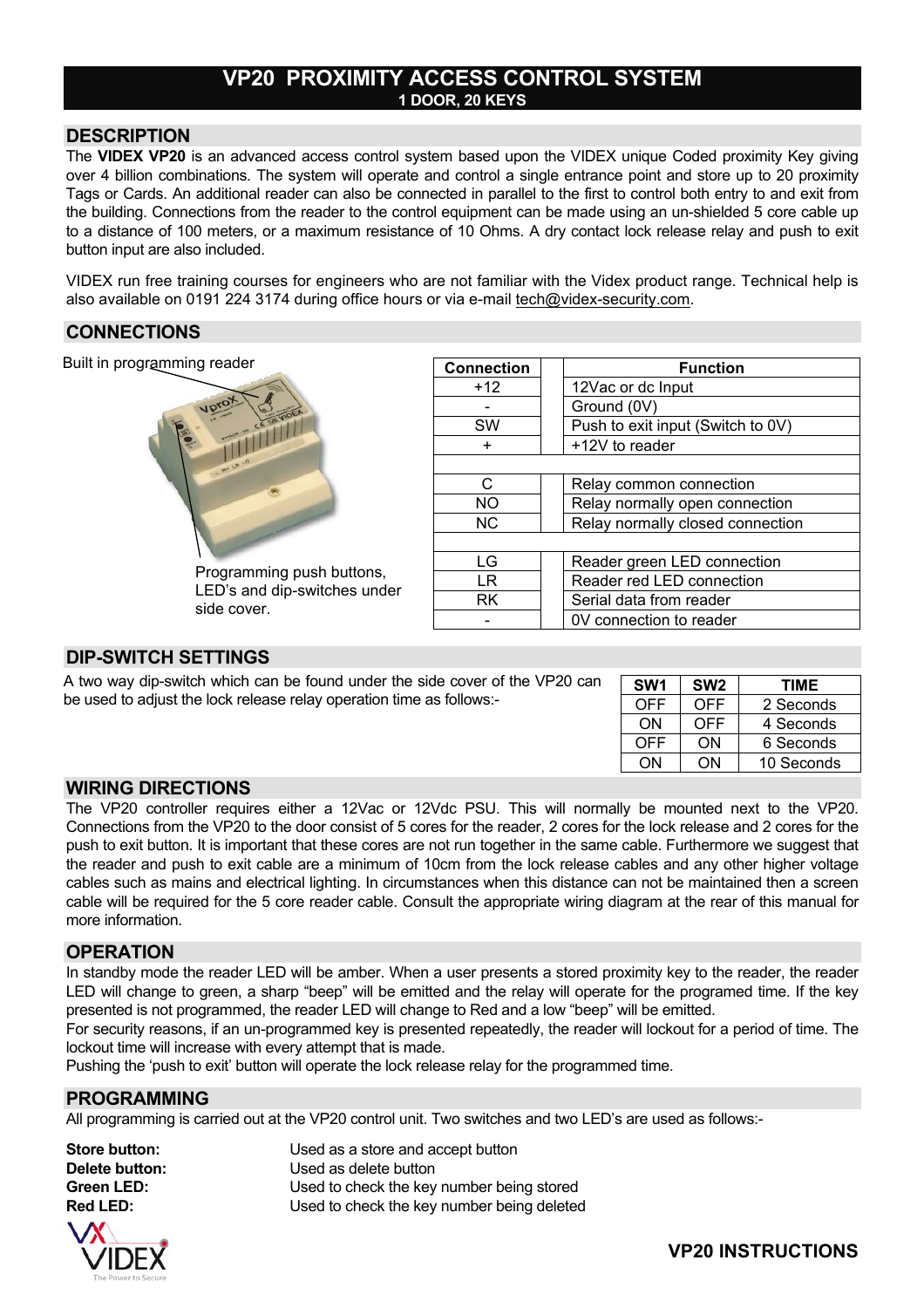Using these buttons it is possible to add up to 20 keys, delete an individual key and read a key. This is explained further in the following programming guides.

#### **ADDING A KEY**

**A flow chart of this procedure is also included on a following page.** 

- **Step 1:** Press the STORE button. The green LED will illuminate.
- **Step 2:** Press the STORE button the same number of times as the key number. For example for key 3 press it three times, key 8, press it eight times.
- **Step 3:** Press the DELETE button. The red LED will now flash the same number of times as the key number to confirm the correct number.

If the number is incorrect, press the DELETE button to exit and begin again.

If that memory location already has a key programmed it will not be possible to put another key in without first deleting the old one. This will be confirmed by the RED LED flashing more times and then both LED's going off.

**Step 4:** Put the key up against the top of the VP20 housing where it shows a picture of the reader. Both LED's will flash once to confirm the key has been stored.

#### **DELETING A KEY**

**A flow chart of this procedure is also included on a following page.** 

- **Step 1:** Press the DELETE button. The red LED will illuminate.
- **Step 2:** Press the DELETE button the same number of times as the key number to be deleted. For example for key 2 press it two times, key 6, press it six times.
- **Step 3:** Press the STORE button. The green LED will now flash the same number of times as the key number to confirm the correct number.

If the number is incorrect, press the DELETE button to exit and begin again.

**Step 4:** Press the STORE button to delete the key. Both LED's will flash once to confirm the key has been deleted.

#### **DELETE ALL KEYS**

**A flow chart of this procedure is also included on a following page.** 

- **Step 1:** Remove the power from the VP20 controller.
- **Step 2:** Press and hold the DELETE button while the power is turned back on.
- **Step 3:** Release the DELETE button. All keys have been deleted.

#### **READ A KEY**

**A flow chart of this procedure is also included on a following page.** 

- **Step 1:** Press both the DELETE button and the STORE button for 2 seconds. Both LED's will illuminate.
- **Step 2:** Place the key to be read on to the reader built into the top of the VP20.
- **Step 3:** If the key is stored, the green LED will flash the same number of times as the key number.

If the key is not stored the red LED will flash 3 times.

# **TECHNICAL SPECIFICATIONS**

Storage capacity: 20 keys or Tags Working voltage: 12V DC +/- 10% Current (Quiescent) : Approx. 100mA Current (During operation): Approx. 200mA Working temperature:  $-10 + 50$  C degrees Lock output: 5A 30VDC Dry contact

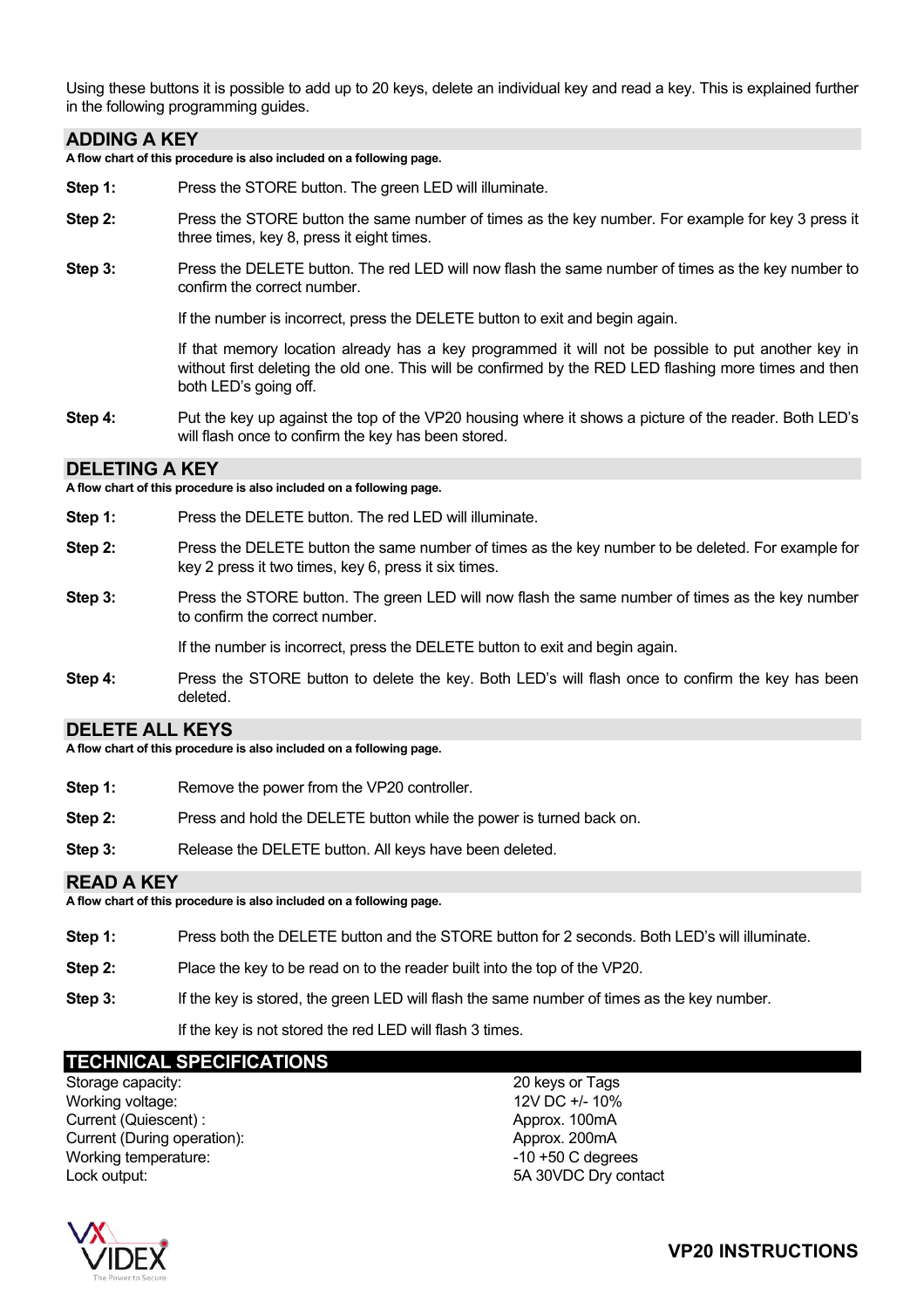